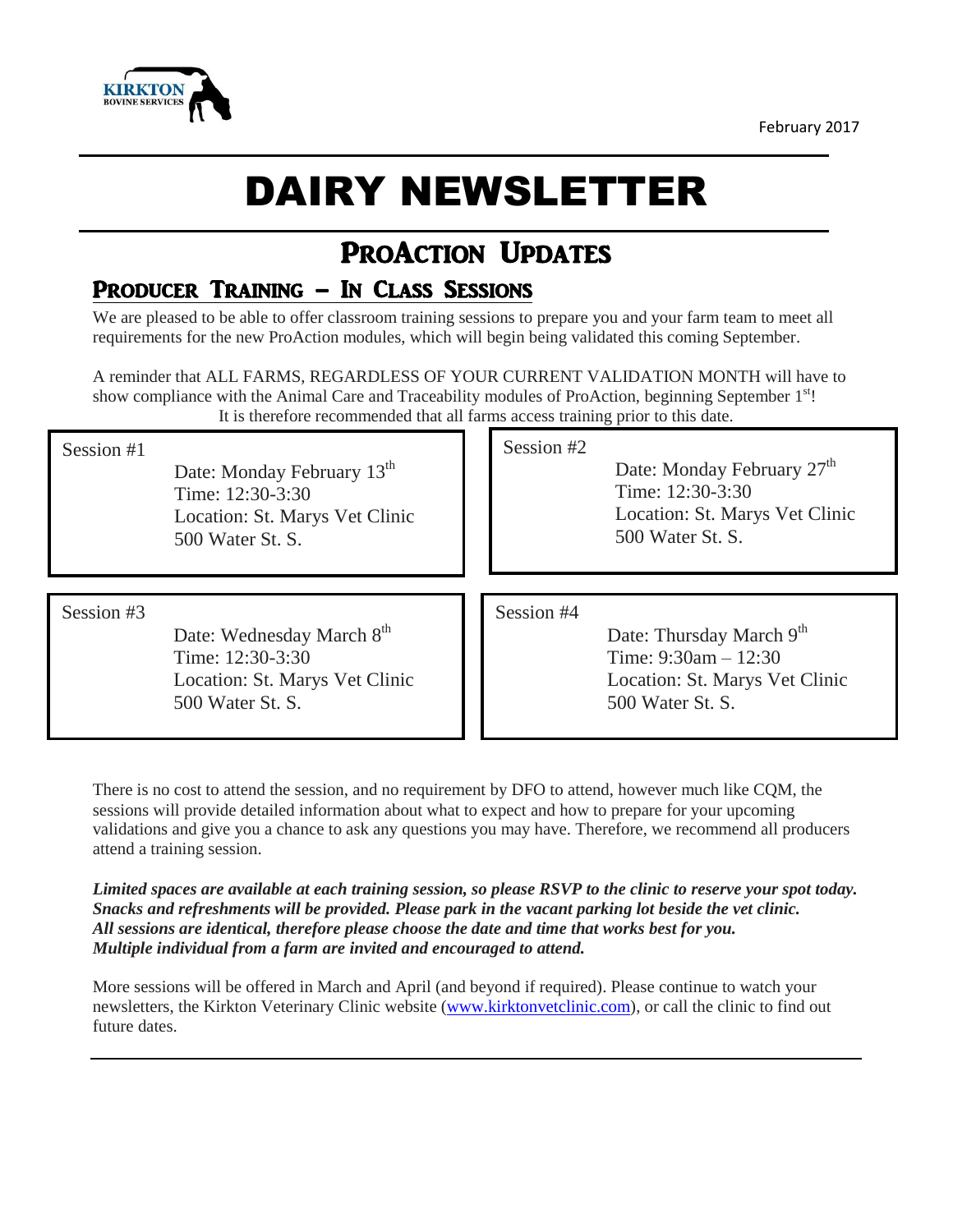

## Updating your Standard Operating Procedures

The Canadian Quality Milk website has been updated recently to reflect the additional Standard Operating Procedures that will be required under the new ProAction modules. With these updates, all producers must convert their SOPs to the new format.

#### >Log on to the CQM website [www.canadianqualitymilk.org](http://www.canadianqualitymilk.org/)  $\rightarrow$ Under SOPs, select the most appropriate milking type for your farm → Select "Convert"

| <b>Standard Operating Procedures</b>                                                                                                      |                     |                                              |
|-------------------------------------------------------------------------------------------------------------------------------------------|---------------------|----------------------------------------------|
| You need to convert your SOP to the new SOP format.<br>Please select Milking Type that your SOP was created for and click Convert. (Help) |                     |                                              |
|                                                                                                                                           | <b>Milking Type</b> | <b>Select Milking Type</b><br><b>Convert</b> |

If you require assistance, please do not hesitate to contact the clinic. This conversion must be done prior to your next validation visit to be compliant with CQM requirements.